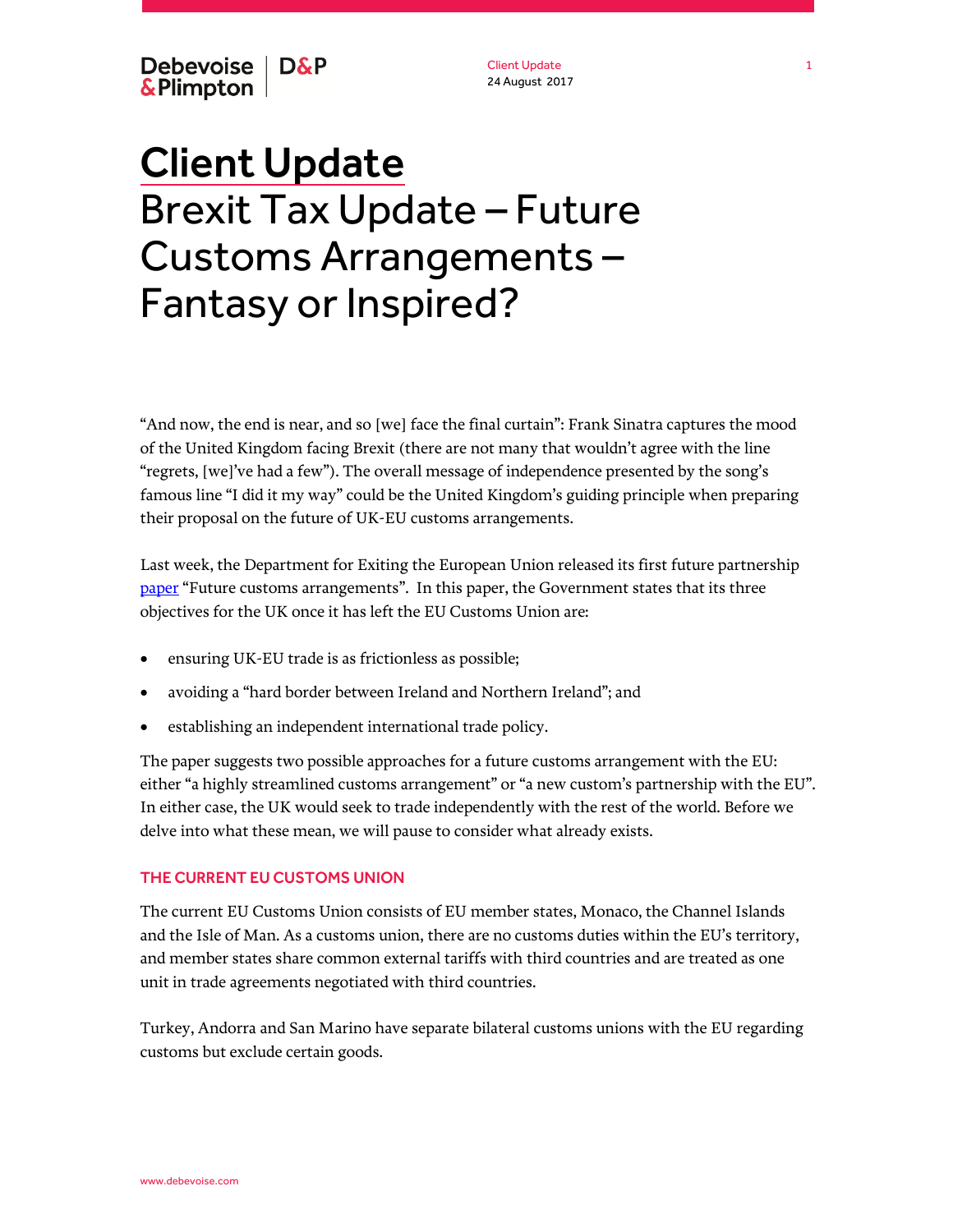## THE FUTURE (AS PROPOSED BY THE UK)

#### **A Highly Streamlined Customs Arrangement**

Under this arrangement, the UK and the EU would be "trading with each other essentially as third parties", but the UK would seek "to ensure the supporting customs processes are as efficient as possible". Specifically on this, the UK is not seeking to replicate any other country's customs model.

In negotiating this arrangement, the UK would hope to agree on "trade facilitations" with the EU. On the domestic front, it would make "unilateral improvements". The latter would have the double benefit of facilitating trade with both the EU and other countries. The paper does however recognise that "there would remain an increase in administration compared with being inside the EU Customs Union".

The facilitations and unilateral improvements suggested by the Government (at paragraphs 32 to 35 of the paper) include:

- a continued waiver from the requirement to submit entry and exit summary declarations for goods being moved between the UK and the EU;
- membership of the Common Transit Convention, which simplifies border crossing for goods in transit;
- negotiating mutual recognition of Authorised Economic Operators (AEOs), enabling faster clearance of AEOs' goods at the border;
- bilateral implementation of a technology-based solution for roll-on, roll-off ports (consisting, potentially, of pre-arrival notification of consignments on a port IT system, linked to customs declarations and vehicle registration numbers to allow vehicles to pass through the border without stopping);
- replicating existing levels of UK co-operation with other Member States to reduce revenue and security risks to the UK;
- simplifications for business, such as self-assessment to allow traders to calculate their own customs duties and aggregate their customs declarations; and
- speeding up some authorisation processes, for example, through increased automation and better use of data, and in the longer term streamlining authorisation requirements to reduce complexity, such as in relation to the UK's existing framework of duty suspensions and reliefs.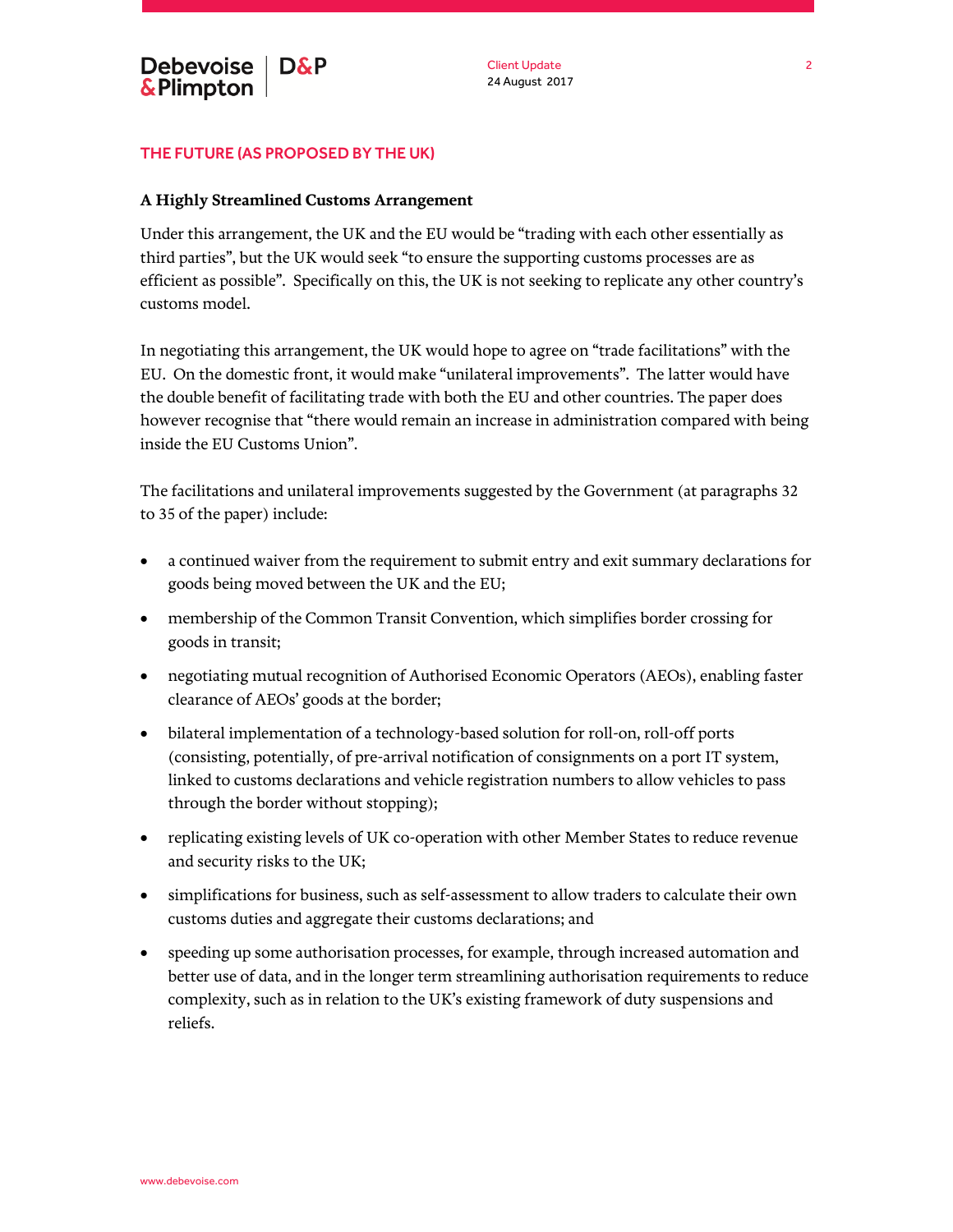

## **A New Customs Partnership with the EU**

This second suggestion would require the UK to act "in partnership with the EU to operate a regime for imports that aligns precisely with the EU's external customs border, for goods that will be consumed in the EU market, even if they are part of a supply chain in the UK first".

To achieve this, the paper recognises that "the UK would need to impose the same tariffs as the EU, and provide the same treatment for rules of origin for those goods arriving in the UK and destined for the EU".

The UK and EU would not need to operate customs processes between them as the UK would ensure that all goods entering the EU via the UK had already paid the correct EU duties. Goods could therefore continue to move between the UK and the EU as they do now.

In addition, the benefit to the UK is that it "would also be able to apply its own tariffs and trade policy to UK exports and imports from other countries destined for the UK market".

The paper recognises that this is "an innovative and untested approach" that would require "a robust enforcement mechanism", involving, perhaps, a tracking system. The Government is keen to hear from businesses and other stakeholders their views on how such a system might operate.

#### TRANSITIONAL PERIOD

In terms of a transitional period, the paper suggests "a model of close association with the EU Customs Union for a time-limited interim period". This interim agreement "could be a new customs union between the UK and the EU Customs Union, based on a shared external tariff and without customs processes and duties between the UK and the EU".

During this time, the Government would seek to establish other trade relationships but would not bring any such agreements into effect during the interim period if they were not in accordance with the terms of the interim agreement.

There is no suggested length of time for the interim period.

#### CUSTOMS BILL

The Government will "legislate for a new customs regime to be in place by March 2019, and make changes to the VAT and excise regimes". This will be necessary as the majority of the current customs regime is set out in EU law. The Government will publish a Customs White Paper followed by a Customs Bill in the autumn. The Government intends to draft UK customs provisions which are "as consistent as possible with EU law".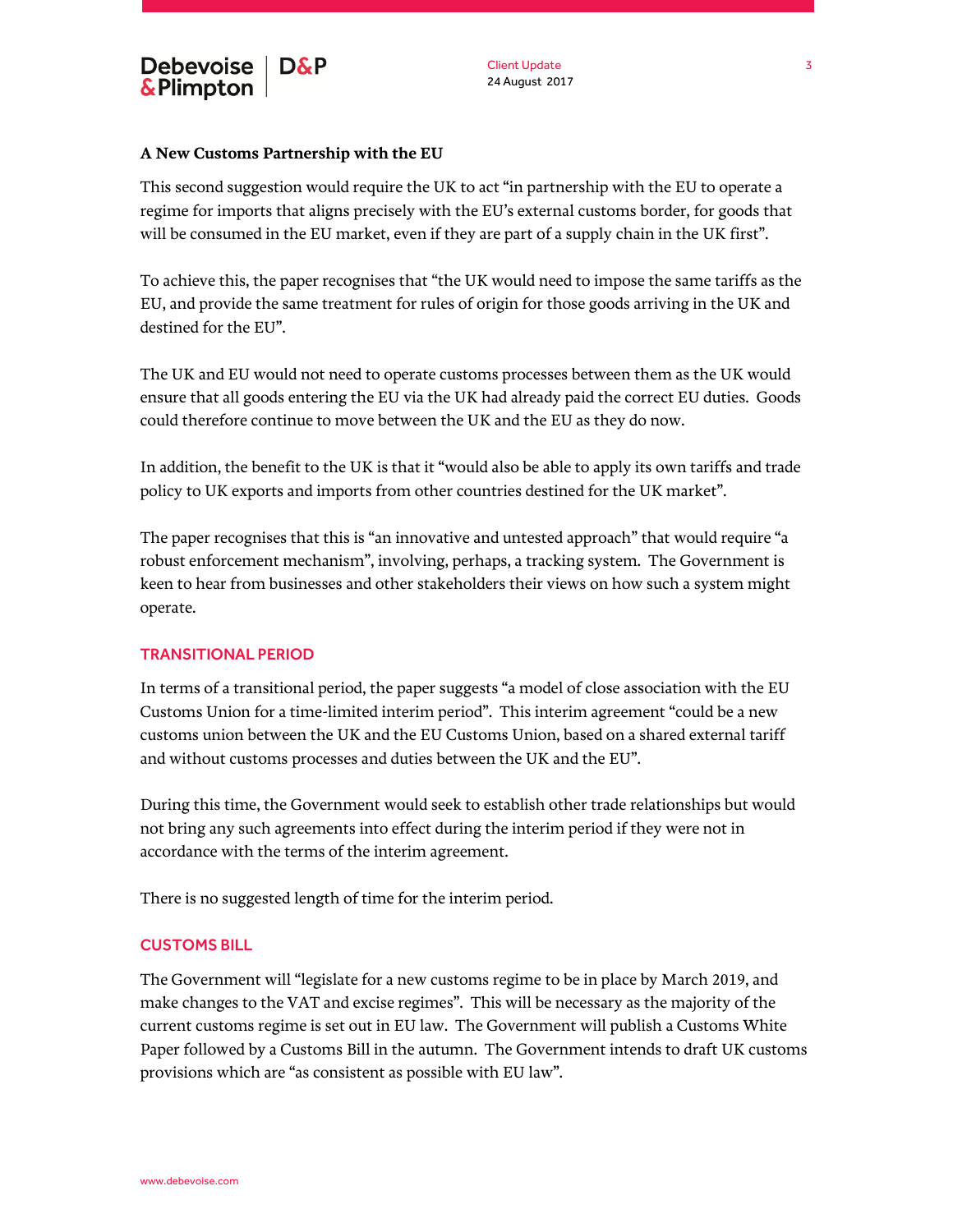

The Customs Bill will also give the Government "the powers necessary to operate standalone customs, VAT and excise systems, as necessary", in case no negotiated settlement with the EU is reached. If this is the outcome, the UK would find itself trading with the EU in the same way as it currently trades with non-EU countries.

# OTHER POINTS TO NOTE

As the UK will once again have its own seat at the WTO and will therefore need to update the terms of its current WTO membership, the Government will "prepare schedules that replicate as far as possible [the UK's] current obligations".

Looking to the developing world, the paper states that the UK "will maintain current access for the Least Developed Countries (LDCs) to UK markets and aim to maintain the preferential access of the remaining (non-LDC) developing countries, including those countries with which the UK has Economic Partnership Agreements".

The paper notes (on various occasions) that the Government has and will continue to engage with businesses and other stakeholders.

A Trade Bill is also due in the autumn and a Trade White Paper will be published in advance.

The paper notes that "the Government has made clear that the answer to avoiding a hard border between Northern Ireland and Ireland cannot be to impose a new customs border between Northern Ireland and Great Britain". A paper in relation to Northern Ireland was published last week [\(here\)](https://www.gov.uk/government/publications/northern-ireland-and-ireland-a-position-paper).

## COMMENT

Many will see this paper as a positive indication of the way that the UK is moving. Secretary of State for Exiting the EU, David Davis, commented that "The approaches we are setting out…will benefit both the EU and UK and avoid a cliff-edge for businesses and individuals on both sides." However, Belgian MEP, Guy Verhofstadt's tweet that "to be in & out of the Customs Union & "invisible borders" is a fantasy..." is a dampening response. As ever with Brexit, we need to wait for the *final curtain*.

\* \* \*

Please do not hesitate to contact us with any questions.